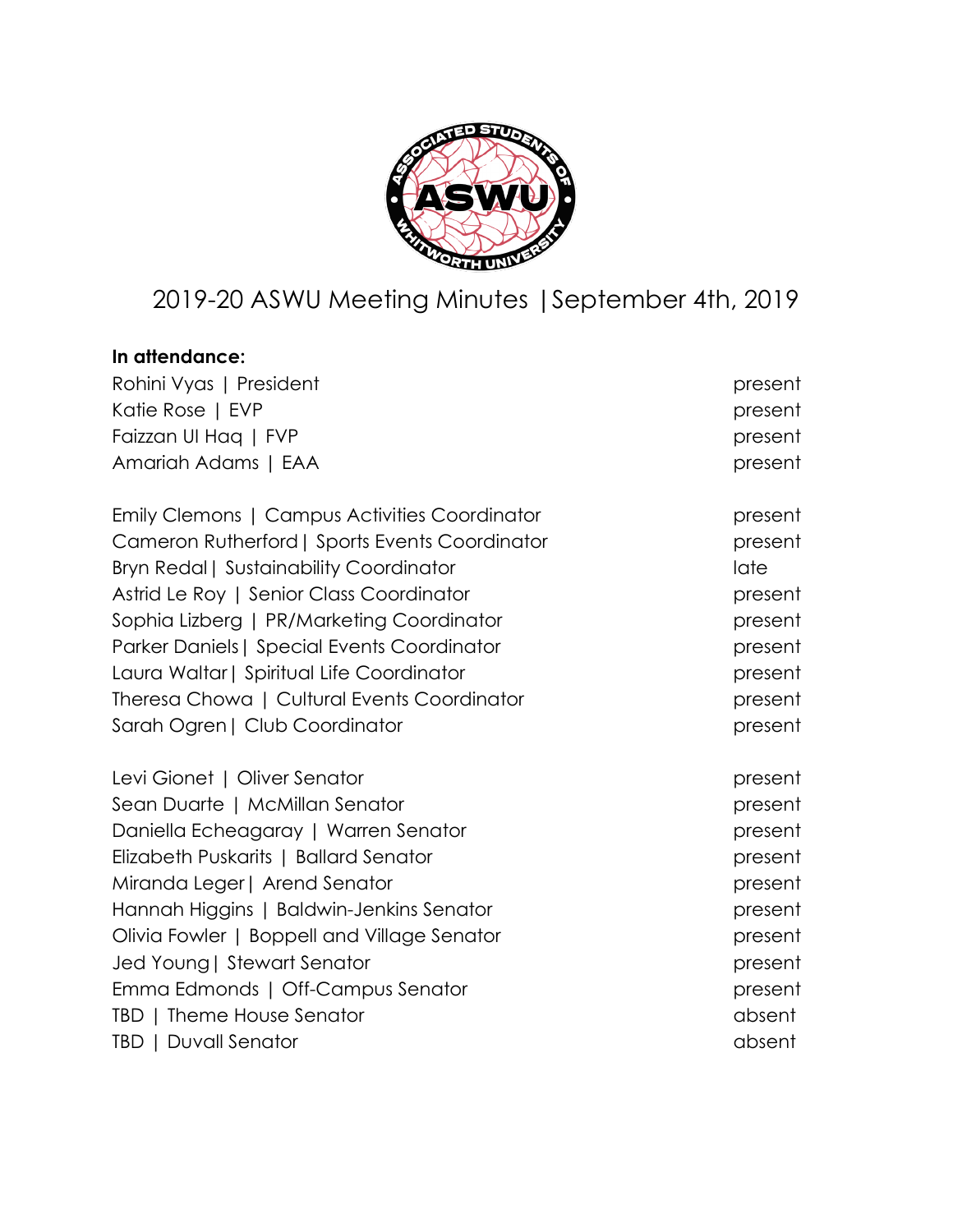| TBD   Off-Campus Representative                | absent |
|------------------------------------------------|--------|
| TBD   Off-Campus Representative                | absent |
| TBD   Off-Campus Representative                | absent |
| TBD   Arend & Boppell Representative           | absent |
| TBD   Baldwin-Jenkins & Stewart Representative | absent |
| TBD   Duvall & Oliver Representative           | absent |
| TBD   Warren Representative                    | absent |
| TBD   Global Engagement Representative         | absent |

\_\_\_\_\_\_\_\_\_\_\_\_\_\_\_\_\_\_\_\_\_\_\_\_\_\_\_\_\_\_\_\_\_\_\_\_\_\_\_\_\_\_\_\_\_\_\_\_\_\_\_\_\_\_\_\_\_\_\_\_\_\_\_\_\_\_\_\_\_\_\_\_\_\_\_\_\_\_

\_\_\_\_\_\_\_\_\_\_\_\_\_\_\_\_\_\_\_\_\_\_\_\_\_\_\_\_\_\_\_\_\_\_\_\_\_\_\_\_\_\_\_\_\_\_\_\_\_\_\_\_\_\_\_\_\_\_\_\_\_\_\_\_\_\_\_\_\_\_\_\_\_\_\_\_\_\_

Meeting brought to order at 5:00 PM in ASWU Chambers. Honored original caretakers of the land. Honoring 9/11 Mission Statement read by Parker.

#### **Approval of Minutes**

Motion by Hannah, seconded by Levi pass unanimously

Sarah: Official club charter policy says a lot about FVP because they oversaw the club charter committee. This year it's chartered by me and I want to make those changes to the bylaws.

\_\_\_\_\_\_\_\_\_\_\_\_\_\_\_\_\_\_\_\_\_\_\_\_\_\_\_\_\_\_\_\_\_\_\_\_\_\_\_\_\_\_\_\_\_\_\_\_\_\_\_\_\_\_\_\_\_\_\_\_\_\_\_\_\_\_\_\_\_\_\_\_\_\_\_\_\_\_

Emily: I motion to approve the changes

Liz: Second

Jed: What are you changing exactly?

Sarah: Basically, the FVP used to be in charge, this year it's me and it's under the bylaws. This still mentions the FVP as the reference, but I want to change it so they don't bother Faizzan.

Laura: Thanks for looking into that Sarah

All those in favor? Motion passes unanimously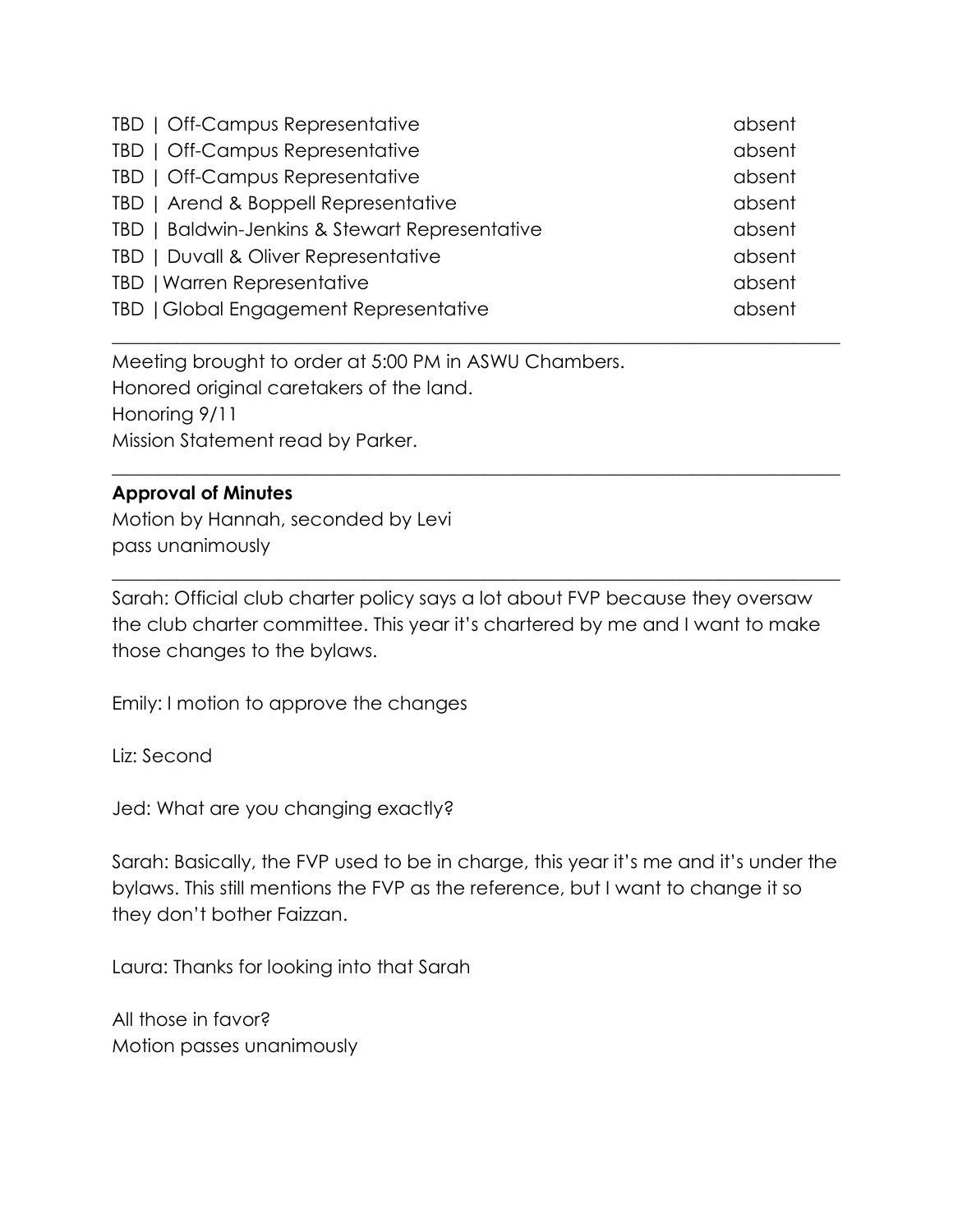Sarah: we had a club training yesterday the very first one inviting everyone to go through the policies, finances, requisitions, fund raising, events, FRF's, printing codes and getting everyone up to date. I heard that it went well even though it was a lot of info at once. Hoping to get a manual going. I do have a lot of clubs who were unable to attend. I will update them in my office hours. Looking forward to this year though.

Sophie: Will you know of all the club events going on?

Sarah: No, it's only what they tell me. I'm mostly involved with checking policies

Katie: With the exception of that is there a motion to make the change?

Passes unanimously

# **FVP Updates**

Faizzan:

Capital: \$20,000

Unallocated: \$20,000

We have requisition forms at the ASWU front desk. First ASWU finance committee meeting hopefully 3rd of September. I will give you official dates and time later.

\_\_\_\_\_\_\_\_\_\_\_\_\_\_\_\_\_\_\_\_\_\_\_\_\_\_\_\_\_\_\_\_\_\_\_\_\_\_\_\_\_\_\_\_\_\_\_\_\_\_\_\_\_\_\_\_\_\_\_\_\_\_\_\_\_\_\_\_\_\_\_\_\_\_\_\_\_\_

\_\_\_\_\_\_\_\_\_\_\_\_\_\_\_\_\_\_\_\_\_\_\_\_\_\_\_\_\_\_\_\_\_\_\_\_\_\_\_\_\_\_\_\_\_\_\_\_\_\_\_\_\_\_\_\_\_\_\_\_\_\_\_\_\_\_\_\_\_\_\_\_\_\_\_\_\_\_

# **EVP Updates**

Katie: at the first meeting we needed to assign zones. We're doing that today. I have the budget in front of me. As stated in bylaws each zone must have 220 people in order to have a zone rep. off campus gets 3. Warren 227, McMillan 85, Oliver 17, Duvall. we aren't sure if that's the exact numbers right now. Theme houses will want to be included approximately 100

Hannah: Baldwin has about 165. This doesn't include the overflow rooms.

Miranda: We have 175

Hannah: If I know exact would that be helpful?

Jason: We're just looking at approximates.

Katie: They need to exceed 220. Discussion?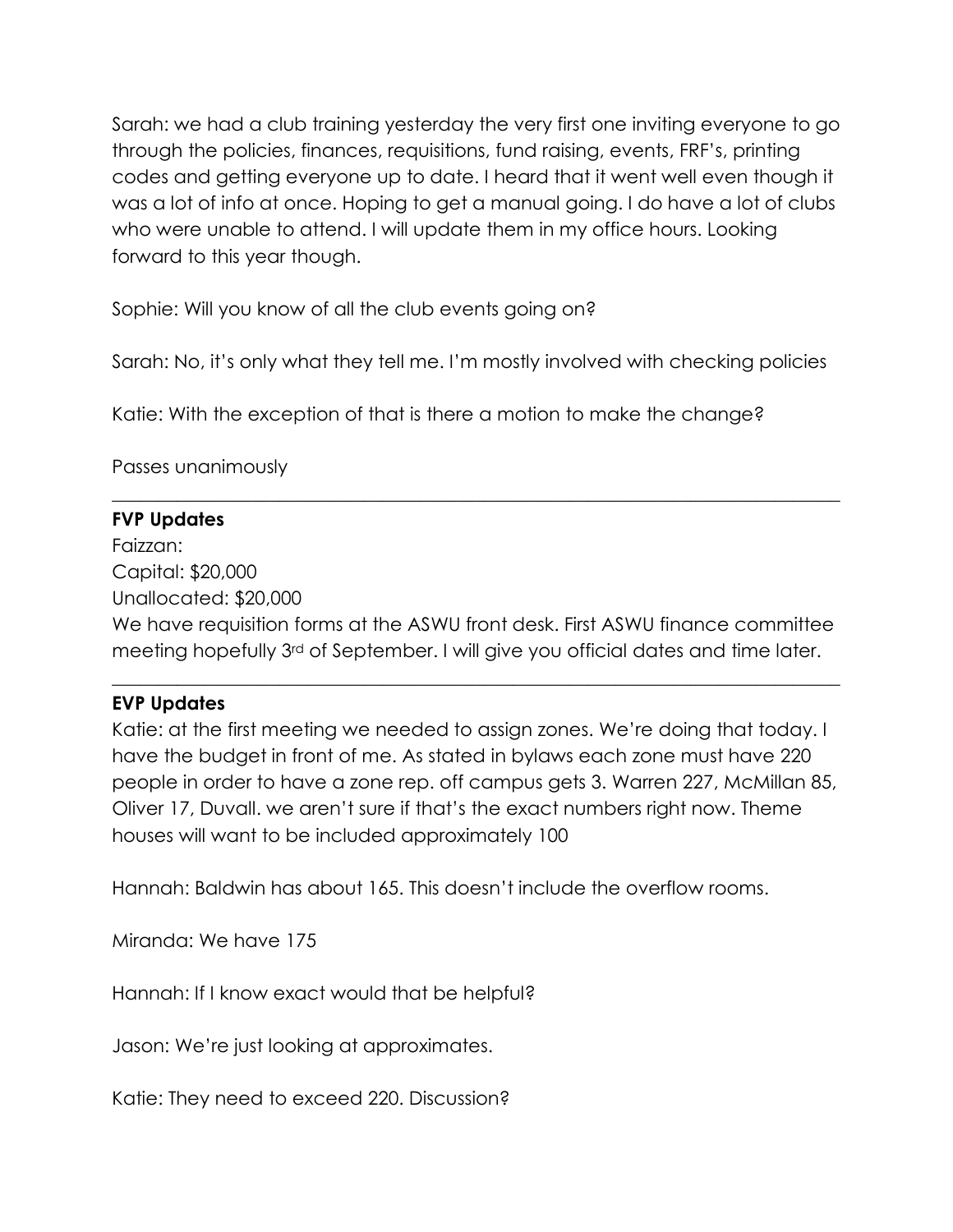Miranda: Katie and I mentioned keeping it like last year while including theme houses. But BMac might want one?

Katie: They can't have one, because they don't have enough people on their own. They are already overrepresented.

Parker: BMac has two votes already

Hannah: Having a zone rep you when you are already tight knit is my concern. I'm okay with taking on village with BaldwinJenkins and Stewart.

Katie: my concern is BMac is already overrepresented. You have 2 votes out of 18 or 19. It's a little concerning 3 votes for Ballard and Mcmillan. I know how much you guys are going to work, but I think it'll be too much representation.

Sophie: As a resident, something we have is feeling so close and connected. Adding someone in we will lose some of that. I feel like we are represented perfectly. It's not necessary. We didn't feel like we needed another person repping us last year either.

Olivia: Village, Boppell, and theme we are already one, could we stay as one? Not a lot of freshman, to be paired with just freshman might be too much. Try to keep similar ages together.

Katie: Jed how many are living in Stewart

Jed: 69

Olivia: Village 85?

Katie: Jason?

Jason: No, there's 40ish

Olivia: Arend with BMac?

Miranda: That's still overrepresentation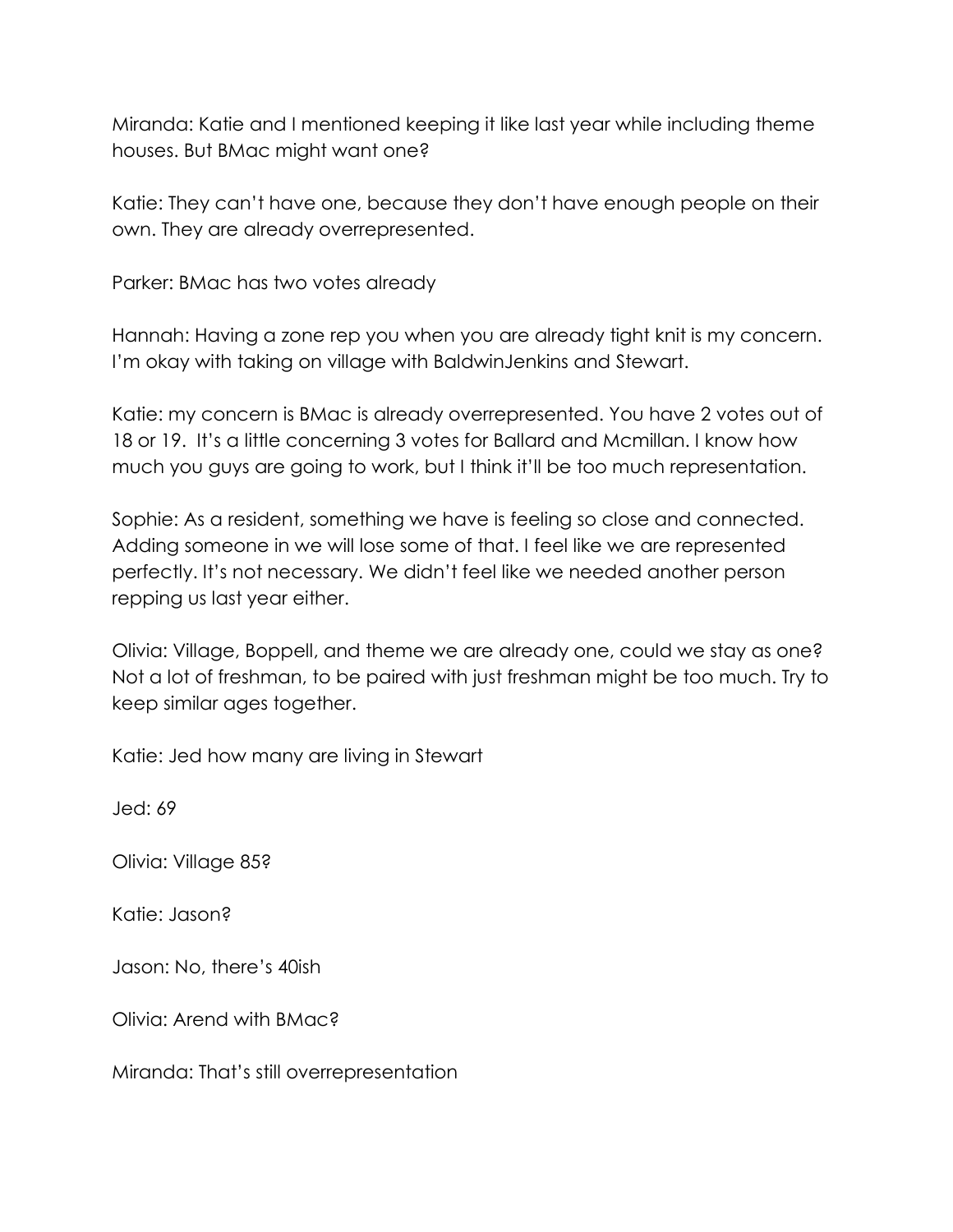Liz: I think as a senator I must keep up with residents, but I need to be a student first. I'm still trying to figure out my schedule. I need help

Sean: one problem is it's cool that we're tight knit, but we want to get involved. Being paired might allow us to work more with other buildings. Correct me if I'm wrong… BMac had lowest voting turn outs?

Katie: no, they have the highest voting turn out. Lower numbers overall, because there are less people.

Miranda: so not to exclude. I suggest keeping it similar, since we mix RDs. Boppell Arend, Theme house. Compared to size to Duv-Oliver. Stewville and BJ. Could rope warren with BMac if we all agree? Considering we only get 4 zone reps.

Katie: BMac with Stewart 229

Jed: I'm opposed to Bop-ville, the freshman thing would be sacrificing some, for the voice of all of freshman. Freshman are underrepresented here. Breaking up village maybe?

Katie: BJ 273. BJ, Stewart, village?

Laura: I here BMac I like integration. I here that, also I have an idea about having a zone rep, or another position where they aren't a voting member. They would be there to help with duties.

Katie: That would be a change to constitution. If we wanted to do that, it'd go through budget, then a whole Whitworth vote.

Theresa: We should consider for BMac, having 1 senator instead of two. As someone who was a Ballard senator, and knowing the way it's so combined. They could cater to the needs of both buildings. They're so well connected. Then they could have 1 senator, 1 zone rep.

Katie: didn't work a while back. It's hard to represent both buildings. Two to one senator is a bigger conversation. Someone has done that in the past though.

Olivia: I like them being a smaller community.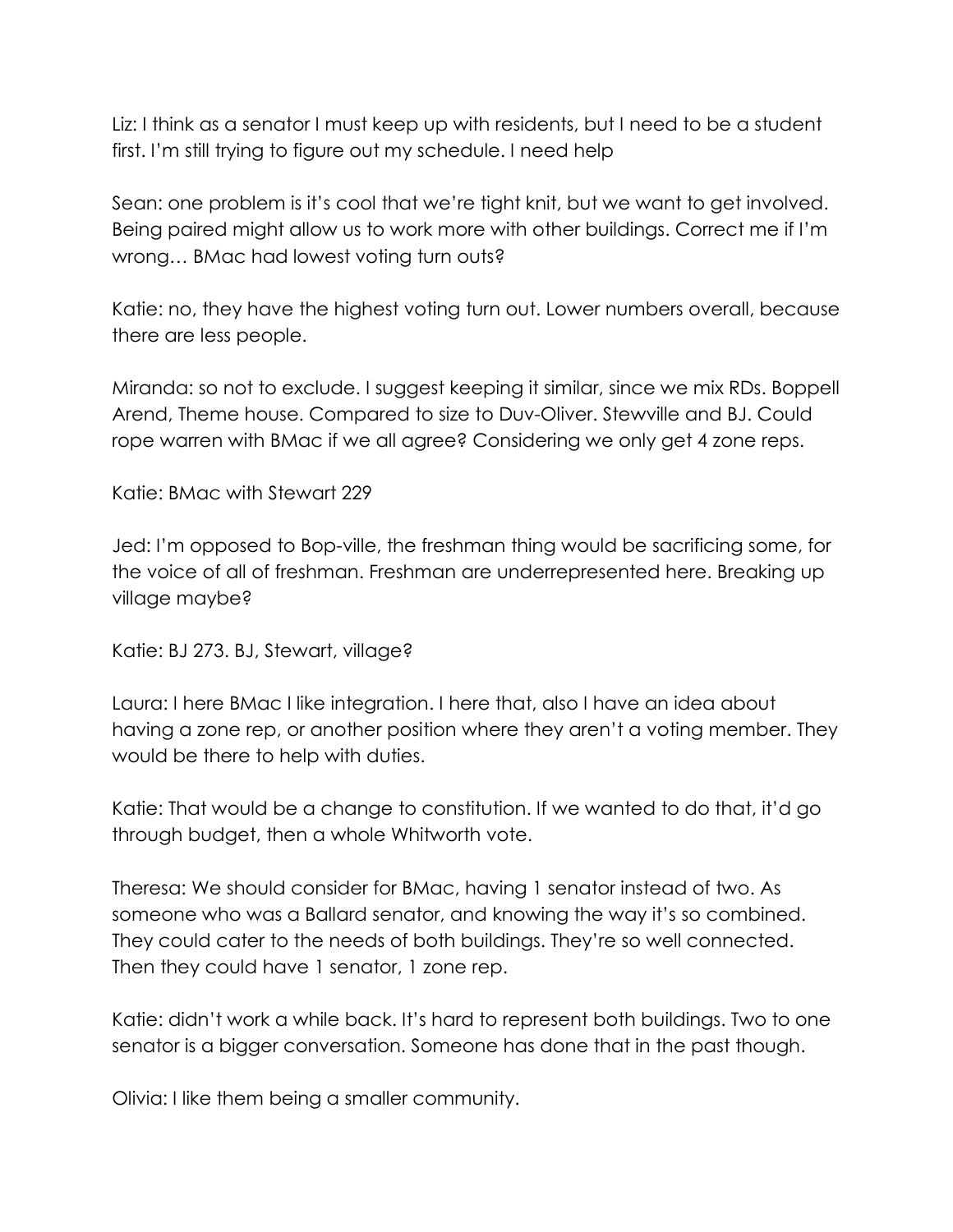Sean: We just want to be involved, not overrepresented. We prefer to be thrown into a bigger group. Throw us in with larger group, then our votes aren't overrepresented.

Hannah: Idea! BMac and BJ have similar styles and would be 315 people. Throws off everything though

Katie: But, we would need somewhere to put Stewart

Sean: They have more people than us

Parker: The issue is they're on opposite ends of campus, and the key to zone reps is having them right next to each other

Sean: Warren is big and close. We could be involved in some way with them

Daniella: We can incorporate each other. I think it'd be beneficial. BMac has a lot warren doesn't have

Sophie: zone reps as I understand work 3 hours as a bridge between multiple residence halls. If BMac wants involvement I don't see how 3 hours gets us involved when we haven't even made other efforts to get involved outside of that. I don't think we'll get involved because we simply get a zone rep.

James: There's an event already including everyone else

Levi: how do we move on from this?

Katie: let's let Liz talk

Liz: First, I fully disagree with giving one senator to BMac. Second, Mac would swallow us whole. It would always be a guy winning senator. I don't want a man

Katie: bal Stewart, Arrend Boppel from last year. Think about that

Levi: I motion to approve Duv-Oliver, Theme-Bopend, Warren, and Stew-B-Ville Seconded by Olivia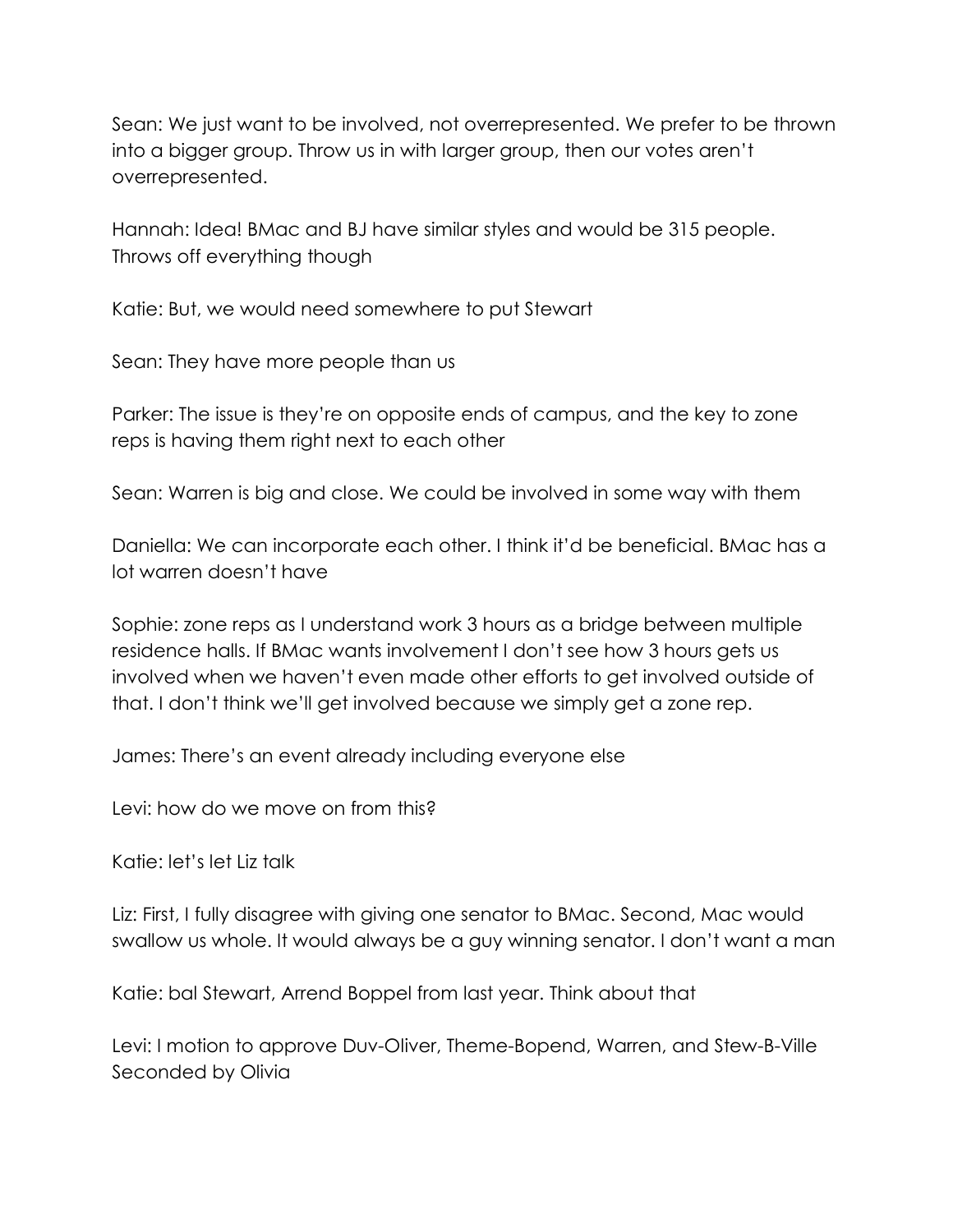In favor: 7 Opposed: 2

Katie: Those are zone reps. Okay, I want to set dates for elections. Primaries: Friday, September 22<sup>nd</sup> and General: Thursday, October 3<sup>rd</sup>. Write this in your newsletters... Applications will go out September 16<sup>th</sup>. They are due Friday, 20<sup>th</sup> at 4pm, will be a meeting afterwards campaigning on 23rd. zone reps Duval and theme house senator.

Olivia: How can the theme house get this info?

Katie: Krista will send out info. Again, applications go out on the 16<sup>th</sup>. Sweatshirts, senators think about that. They should be out before Thanksgiving. Also, going back, SEC info this Saturday. I need to figure out a set time. Sean, Jed, and Olivia you need to set up times with me so we can figure that out. The CBS ratification is on September 19<sup>th</sup> unless you emailed me otherwise. Student highlight parker and Emily. Thanks for pushing through out big events

Katie: any questions?

Hannah: With the new zone reps and 3 new senators do we put the same info in our newsletters?

\_\_\_\_\_\_\_\_\_\_\_\_\_\_\_\_\_\_\_\_\_\_\_\_\_\_\_\_\_\_\_\_\_\_\_\_\_\_\_\_\_\_\_\_\_\_\_\_\_\_\_\_\_\_\_\_\_\_\_\_\_\_\_\_\_\_\_\_\_\_\_\_\_\_\_\_\_\_

Sophie when is CBS again?

Katie: the 19th

#### **President Updates**

Rohini: Committees I need two more people free October 9th 1-3

Katie: every coordinator needs to be a part of at least one.

Parker: If we have a conflict with classes should we still sign up?

Cameron: I still have conflict

Astrid: I'm already on one. If no one else wants to do it I can do it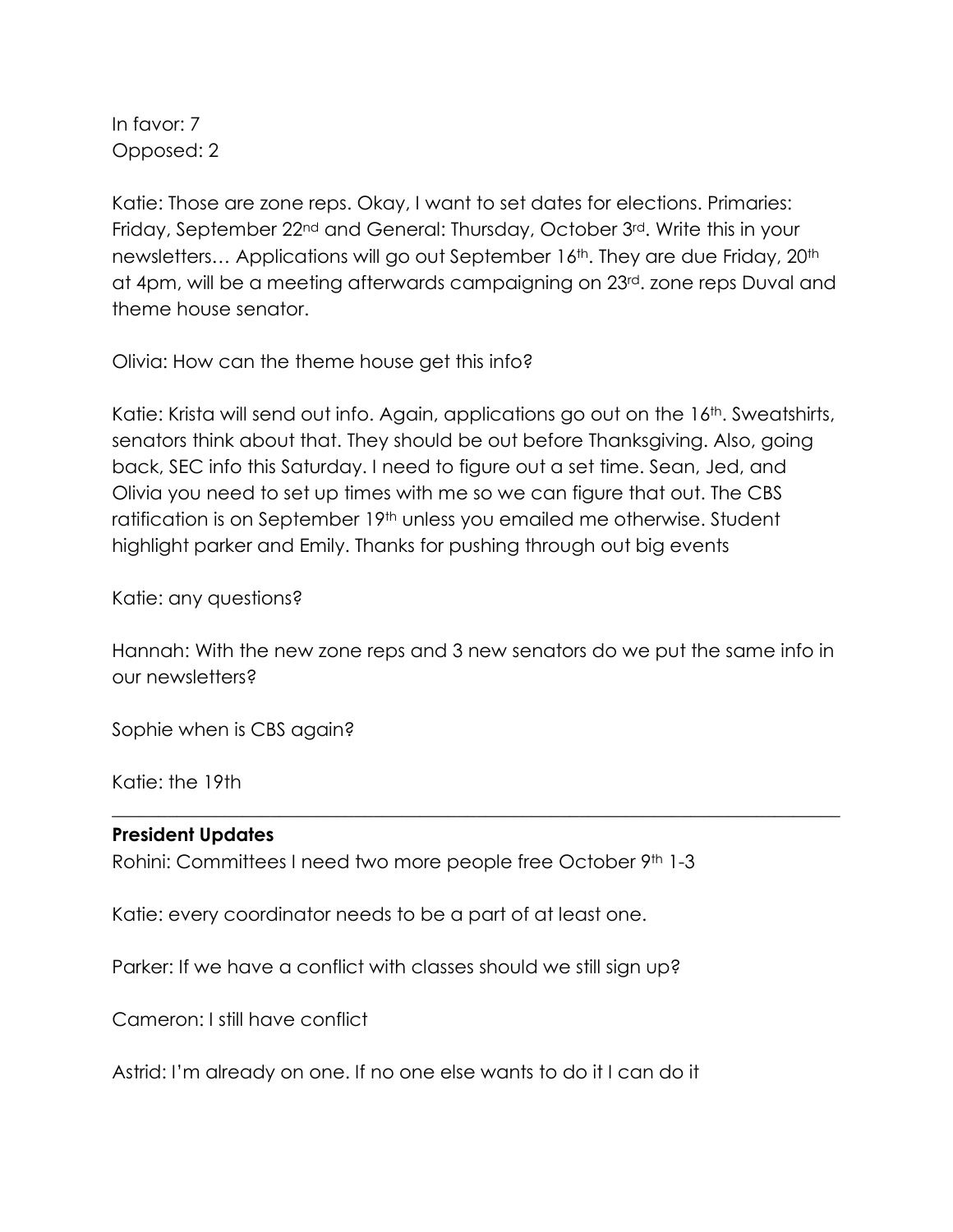Miranda: I have office hours that I can change

Rohini: can I put you both down? (yes)

Miranda: which one was it?

Rohini: building grounds and tech. I Talked to Derek Taylor theology professor. senators please include in newsletters. Internationally Christian community developed at Whitworth. Whitworth students will live together for one year. Working with the heart, head, and hands. Everyone will get ingredients to cook a meal together. Practicing hospitality. I have a sheet of paper with info. Also talk to Laura.

Miranda: you want it in newsletters?

Rohini: Yes, there a blurb I have, so you could take a photo of this and condense it.

Hannah: please email it out

Laura: his email is the best to contact for this

Daniella: What's his name?

Rohini: Dereck Taylor. Any other questions? Okay Free expression. you got an email from Beck. His task force is to deal with free expression and civil discourse. It's composed of Admin, Faculty, and students. Done by end of next year questions?

\_\_\_\_\_\_\_\_\_\_\_\_\_\_\_\_\_\_\_\_\_\_\_\_\_\_\_\_\_\_\_\_\_\_\_\_\_\_\_\_\_\_\_\_\_\_\_\_\_\_\_\_\_\_\_\_\_\_\_\_\_\_\_\_\_\_\_\_\_\_\_\_\_\_\_\_\_\_

Jed: I saw Laura got appointed. Congrats. How did you get selected?

Rohini: Breck gave us the decision and we agreed on Laura

Laura: come talk to me if you need to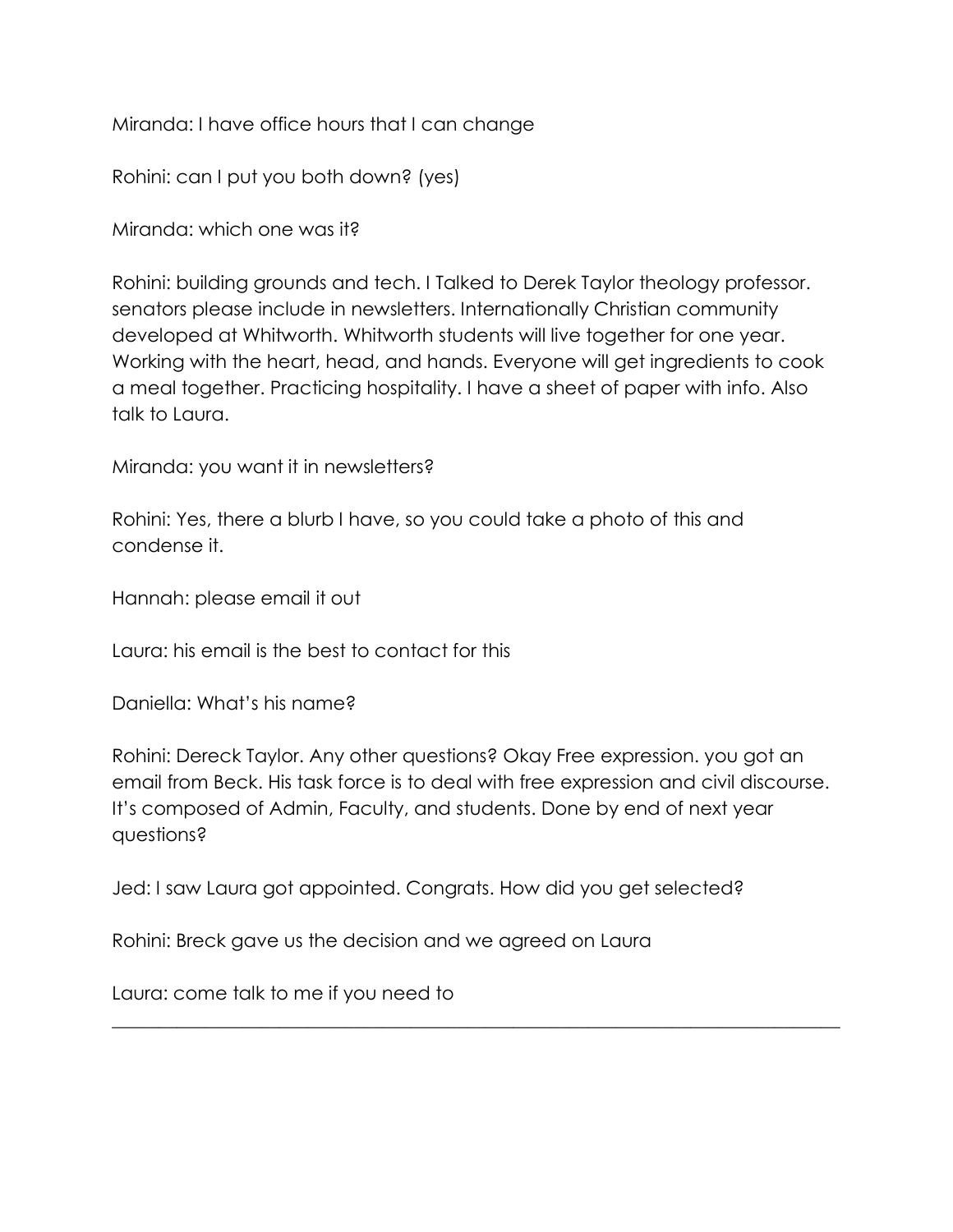## **Upcoming Events Unveiled**

Laura: 7pm ABC room. It's a last-minute thing with multi culture worship. We're starting to pick dates please talk to me if you have questions

## **Mac combat**

Emily: Sean and I are working together to do a big community thing, so I decided to work with them to promote it.

Sean: we are making foam weapons, kind of capture the flag. The idea is you hit them with the foam sward. In the past, upper classman liked it. It is the 20<sup>th</sup> this month during prime time at 8:30. Gear up

Cameron: are people signing waivers?

Sean: Yes

Hannah: Are we making extra gear?

Sean: Yes, at a prime time

Sophie: please send me the porter, are you inviting people outside BMac for the foam sword night?

Sean: We're talking with our RD. I will put in group chat

Olivia: Will there be a set of rules?

## **Homecoming**

Parker: Homecoming is October 4 and 5. At 8 will be unplugged, if you know anyone talented that's for that, reach out and invite them. pdaniels@my.whitworth.edu. We will have a throw pack time machine. With a big red button to switch music up. Homecoming dance is the throwback dance party there will be fliers.

Sophie: I will not be here for homecoming. I need a volunteer Emily? I have official forms for you to fill out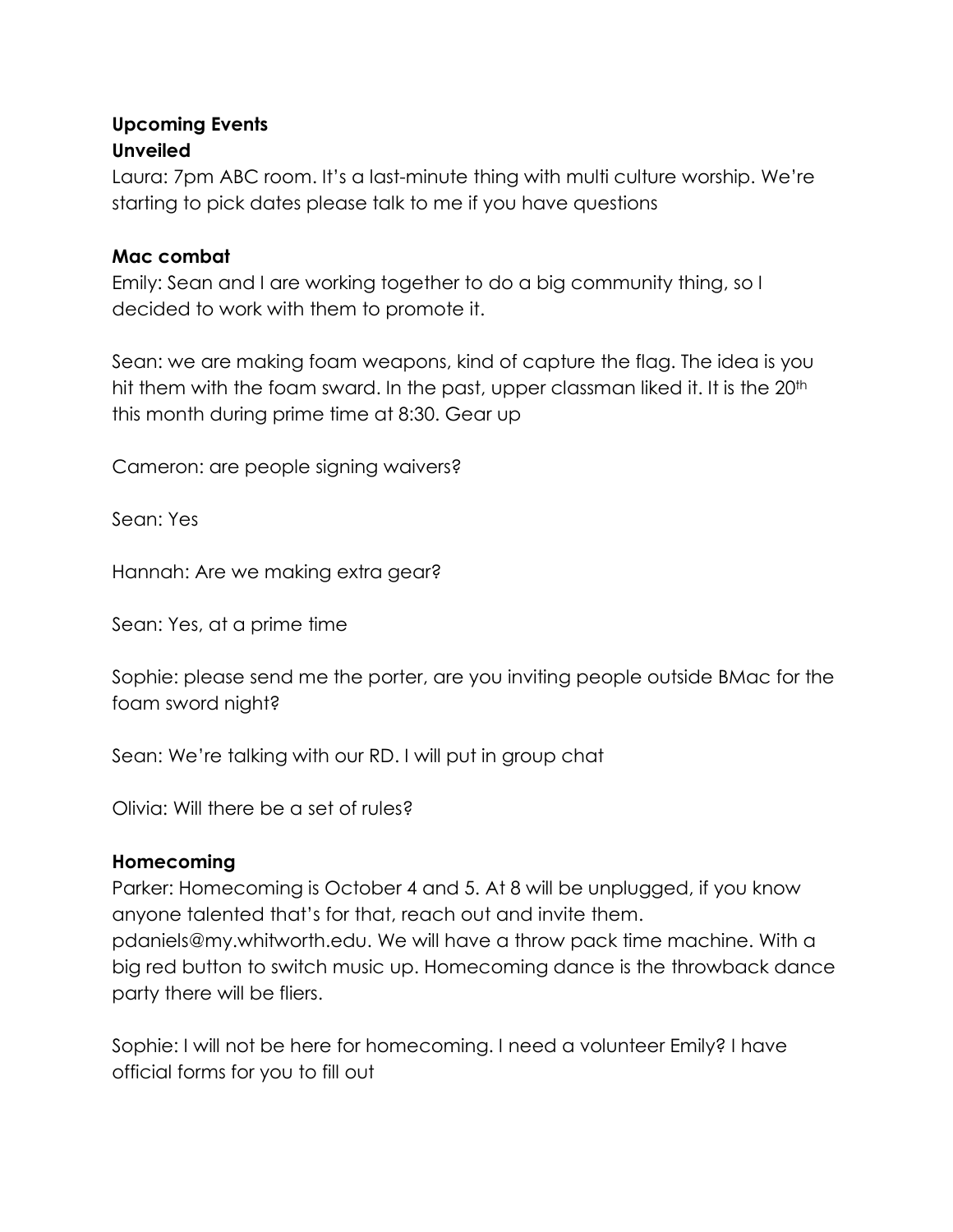Daniella: What's the time for Saturday?

Parker: It'll be at 8. There may also be a farmer's market in the loop that Friday? I want to do a rock paper scissors tournament

Astrid: senior ice cream social 6:30-7:30 let so let seniors know

Sophie: get me that info

Theresa: multi culture club leadership meeting, discussing mission statement and event ideas. Google calendar with events. With diverse students, let them know we have multiple culture people on campus. Please tell the community about them so they feel represented. You can put my email in there too.

\_\_\_\_\_\_\_\_\_\_\_\_\_\_\_\_\_\_\_\_\_\_\_\_\_\_\_\_\_\_\_\_\_\_\_\_\_\_\_\_\_\_\_\_\_\_\_\_\_\_\_\_\_\_\_\_\_\_\_\_\_\_\_\_\_\_\_\_\_\_\_\_\_\_\_\_\_\_

#### **Constituency Reports Arend**

Miranda: we got a lot of interest in zone rep prime time are popping tips to catch phrases. Not a lot of complaints about overflow rooms. They get paid

## **Ballard**

Liz: eco reps got set today. We need a compost bucket

Bryn: hopefully within next week or two

Liz: She also wants to put in something about plastic bags? Also I scheduled Ballard tea

#### **BJ**

Hannah: all good, collecting items and placing them on the mantel

Emily: there was a streetlight

Hannah: I don't know where that's from. There's a lot of interesting stuff, come hang out. On a serious note. The smell is super unpleasant. Also is it possible to get snack vending machine?

## Katie: that's all you

## **Boppell**

Olivia: first prime time RA's were excited. They ended up breaking our fuse ball table. Busy figuring out what our community is. We're getting little louder. Village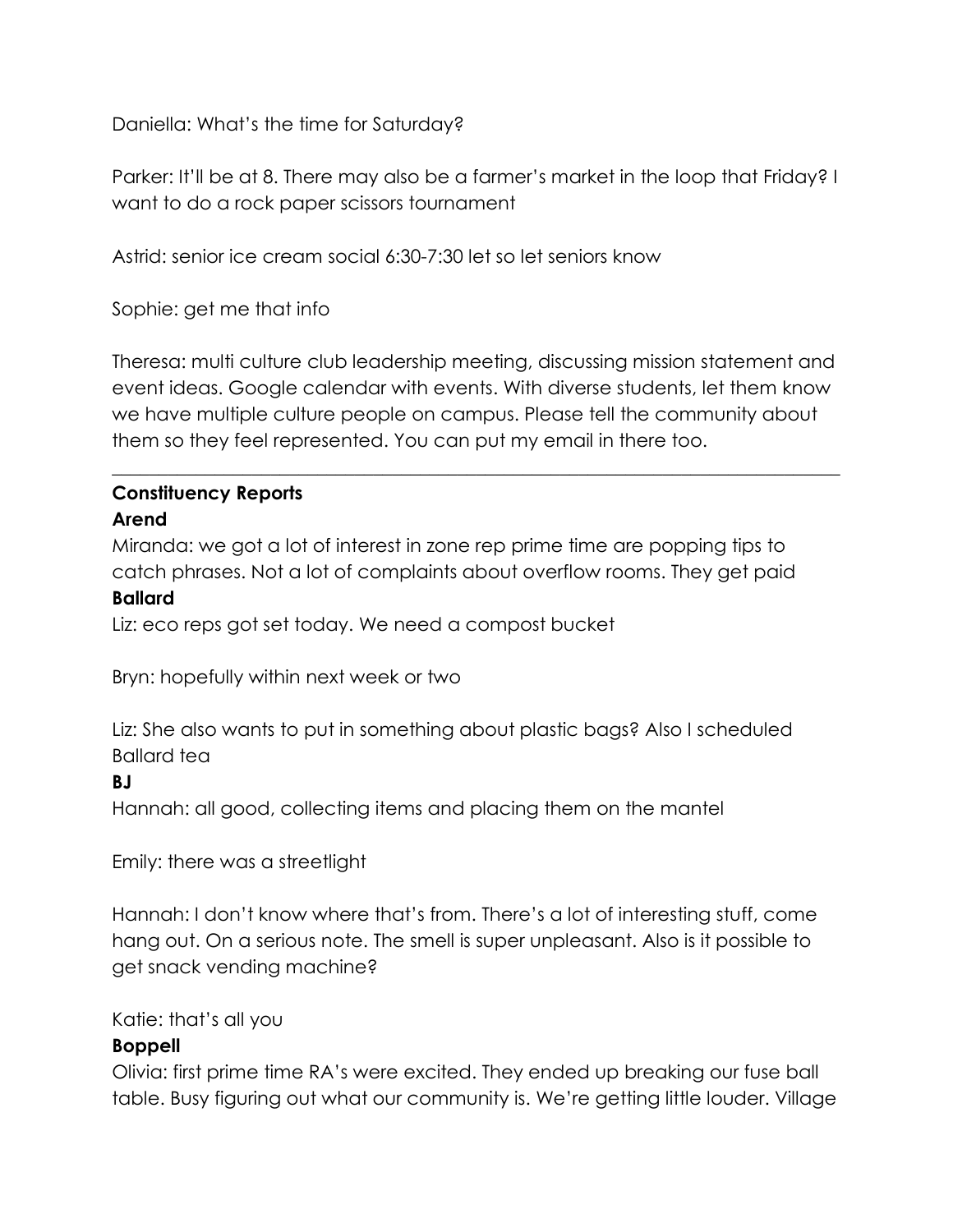is doing first traveling primetime tomorrow. Boppell is super happy about residents winning apple watch. She hasn't opened it

## **McMillan**

Sean: we're doing good, excited for Mac Combat. Fireplace was broken, first floor clock is broken every year

## **Off Campus**

Emma: things are great off. Campus BBQ was great. I left my dog out. He's fine. Some people interested in off campus representatives. I want to do something fun for an event in fall. If you have ideas let me know

## **Oliver**

Levi: were doing good. Interested in zone reps. Wanting seating areas between Oliver and Duvall. I mean it's getting late into summer months anyways

## **Stewart**

Jed: much more content. On Monday, RAs wanted to do prime time. Q&A with senator. It went well. Selectively told story about Ben Shapiro. Yesterday was my first office hours. I knocked on the doors. There was some zone rep interest. A lady on 3<sup>rd</sup> had some criticisms about club fair. She was interested in Encristo, but they weren't there.

Sarah: have them email me

Hannah: they can come to our meeting Saturday, 12 in the dining hall

## **Warren**

Daniella: fun week. Bathrooms had water everywhere. We're good now though. We're wanting to do spike ball or pancake primetime. I went around during office hours, looking for questions and concerns. Wanting to see better rep of Warren. Good conversations around that. We got to learn more about ASWU. They love prime times but are stressed about school. They're great

\_\_\_\_\_\_\_\_\_\_\_\_\_\_\_\_\_\_\_\_\_\_\_\_\_\_\_\_\_\_\_\_\_\_\_\_\_\_\_\_\_\_\_\_\_\_\_\_\_\_\_\_\_\_\_\_\_\_\_\_\_\_\_\_\_\_\_\_\_\_\_\_\_\_\_\_\_\_

## **Campus Vibes**

Sarah: club chartering committee responsible for making recommendations to club, wanting event with speaker, people can come to that. Students want to start clubs, can't do anything without a committee. I need two student body members which aren't ASWU or leadership. Please put it in newsletter. I need reliable and valuable input. I don't know where to look.

Lauren: dormsife emailed senators about Rogers high school food pantry running low. Providing food for before and after school. Need donations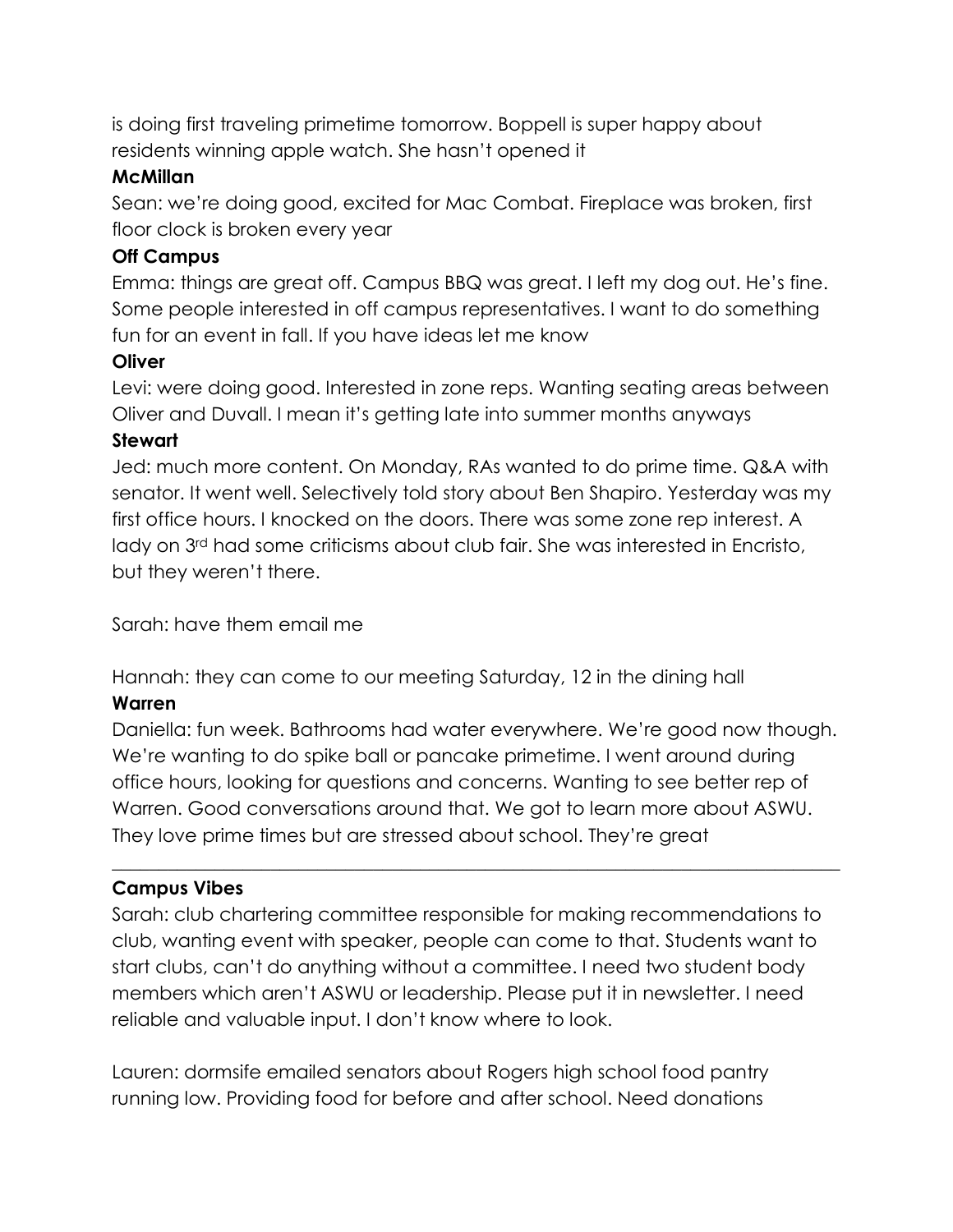nonperishable. Weuyrheuser 104. Until community building day. You have the chance to win 20 target gift card. Also, I'm on yearbook and working to get res hall group photos. Please advertise this too

Laura: club charter. I was talking to an ASWU member from last year. We are working on visibility. He realized it isn't as known as we think it is. We're involved and getting excited, but larger community doesn't know as well as we do. I am inspired to keep working on ASWU visibility. Please keep trying to talk about that

Sophie: I sent an email needing office hours. Also, another email with questions about yourself. Introducing you to student body. I have a giveaway going too. Everything I'm doing is to get ASWU out there. Please respond to the emails. Also unrelated… art department welcoming back anna bear in 09 exhibit up and open Saturday, October 5. Yummy Greek food. She's doing a talk afterwards too

Katie: Jubilation. Teaching contemporary on Fridays, if interested in dancing, please come take dance class. Taking all levels of dancers. We have classes all throughout the week.

\_\_\_\_\_\_\_\_\_\_\_\_\_\_\_\_\_\_\_\_\_\_\_\_\_\_\_\_\_\_\_\_\_\_\_\_\_\_\_\_\_\_\_\_\_\_\_\_\_\_\_\_\_\_\_\_\_\_\_\_\_\_\_\_\_\_\_\_\_\_\_\_\_\_\_\_\_\_

Bryn: if other senators have compost bins. Or does every dorm need one?

Olivia: we have a recycling bin

Rohini: anything else?

#### **Shout outs**

Parker: shout out to Emily. Loved her off campus BBQ

Hannah: shout out to Amariah!

Shout out to Cameron

Cameron: Emma for free wifi!

Laura: Jason for your job and help with club training

Sean: Emily is an awesome activities coordinator